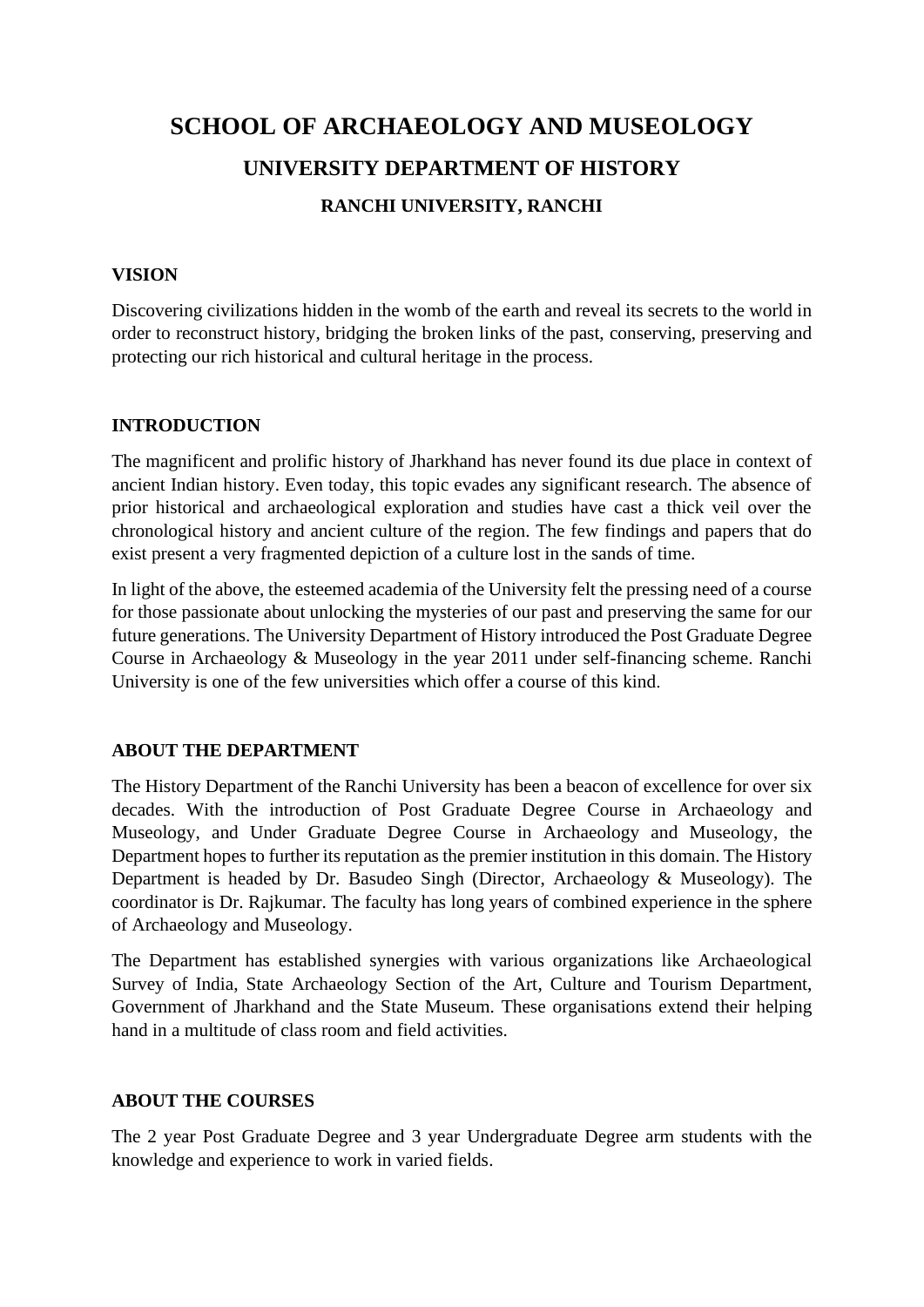# **AIM**

To develop independent, qualified, competent and perceptive individual with passion for our heritage by providing most advanced technical, professional education and high quality research who can rise up to the challenges of the field and achieve success.

# **OBJECTIVES**

- To establish the department as a centre of excellence in Archaeological and Museological studies and research.
- To help students explore the at abundant opportunities in archaeology and museology and build their career.
- To promote responsible growth and overall development of our community by encouraging the conservation and preservation of heritage and set new benchmarks of advancement.
- To inform and involve the public in the conservation and protection of our glorious national and local heritage.
- To identify, conserve and enrich lesser-known regional cultural heritages like folk songs, folklore, folk art, traditions, customs, religion, social institutions, languages and scripts.
- To preserve, protect and promote the cultural attributes and glory of local and national Properties.
- To document archaeological sites, monuments, antiquities and manuscripts.
- To share knowledge and disseminate information by organizing seminars, symposiums, exhibitions etc. and publishing research papers.

# **EDUCATIONAL ACTIVITIES**

The course provides the students a relaxed environment in which to apply themselves and the knowledge they gain. The syllabus is in conformity with the UGC guidelines as well as the ICOM Curricula Guidelines for Museum Professional Development (ICGMPD). The curriculum is structured and divided into several complete application-oriented papers.

Apart from regular class room activities, students are exposed to specialized training and also encouraged to participate in seminars, symposiums, conferences, workshops, exhibitions etc.

# **EDUCATIONAL TOURS**

To gain practical experience and an intimate perspective on the intricacies of Archaeology and Museology, educational tours to archaeologically and historically important sites, monuments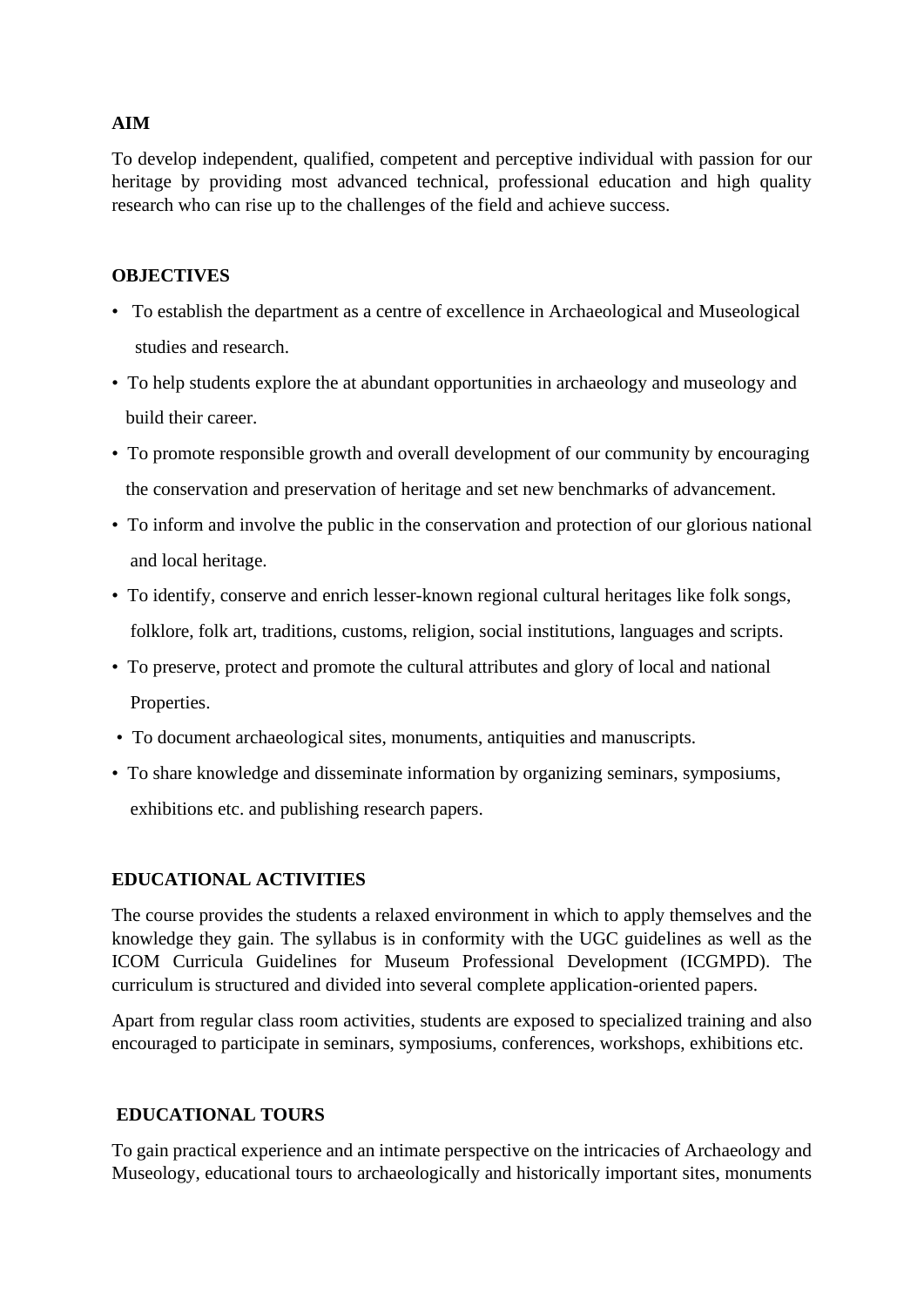and museums of national and international significance in Jharkhand and other parts of the country and National Art Conservation Centres are organized.

## **INTERNSHIP**

During the course, to earn professional experience, students are attached to government or private organizations for around a month.

## **FACILITIES**

The Library of Archaeology and Museology has good collection of books. The History Department Library is also well stocked and give students access to numerous valuable books, journals and research papers.

A Departmental Museum is also a part of the facilities available which houses many important artifacts like stone images, manuscripts and metal objects and antiquities.

## **SYLLABUS**

#### **POST GRADUATE CBCS CURRICULAM**

#### **M.A. in Archaeology and Museology**

**Semester I**

FCARM101: Indian History (Earliest Period to 1707 A.D

CCARM102: Definition, Aims and Scope of Archaeology

CCARM103: Introduction to Museum and Museology

CCARM104 Museum Management, Administration and Budgeting

## **Semester II**

CCARM201 Collection Management

CCARM202 Prehistory and Protohistory of South Asia

CCARM203 Methods and History of Archaeology

CCARM204 New Museum Trends and Public Relation

## **Semester III**

ECARM301 Indian Palaeography & Epigraphy and Numismatic

CCARM302 Early Indian Iconography

CCARM303 Museum Care & Conservation

CCARM304 Museum Architecture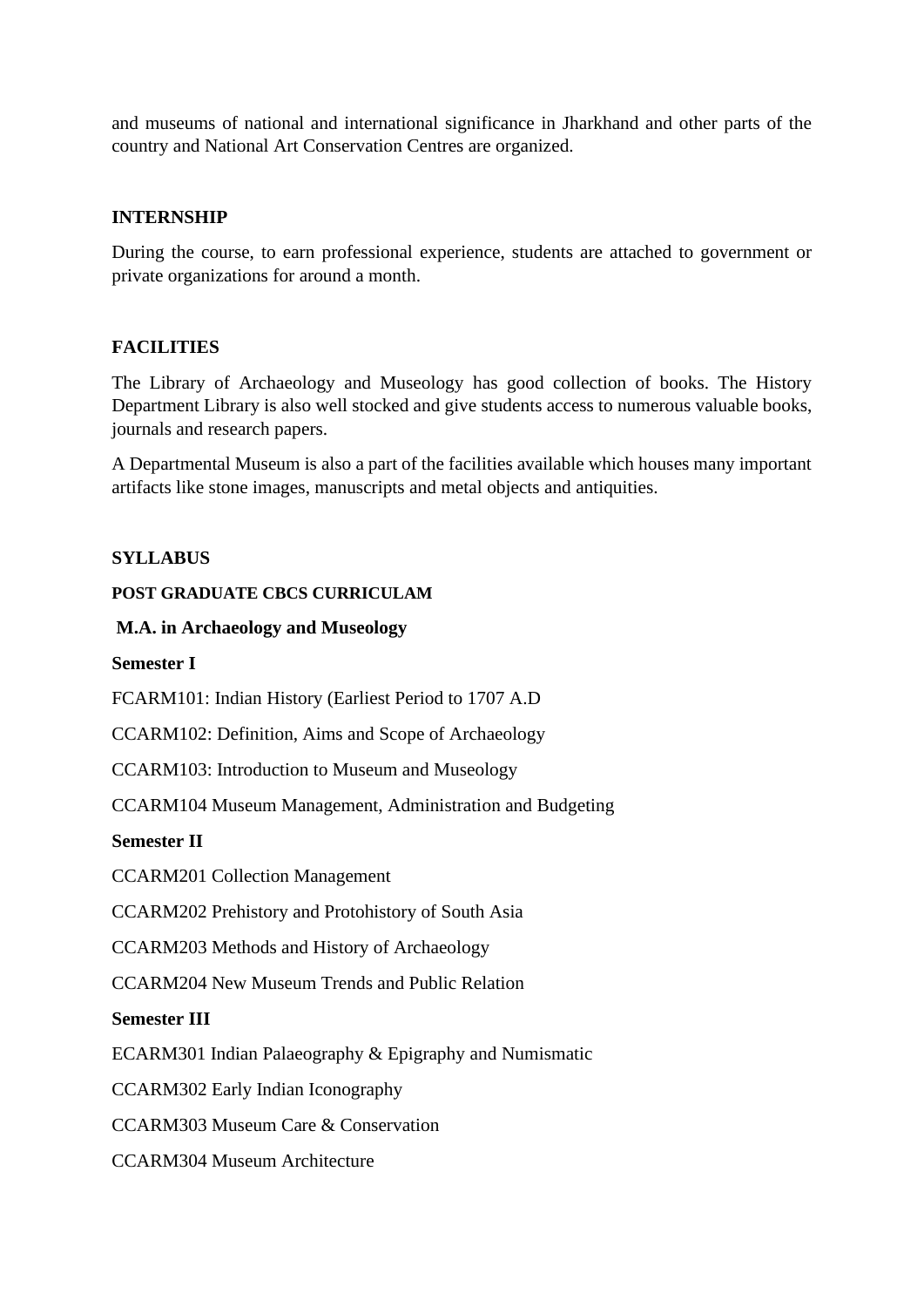#### **Semester IV**

ECARM401 Exhibition & Education ECARM402 Indian Architecture CCARM403 Scope of Archaeology and Museums in Jharkhand PRARM404 Dissertation

#### **UNDER GRADUATE CBCS CURRICULAM**

#### **B.A. in Archaeology and Museology**

#### **Semester I**

C1 An Introduction to Archaeology +T

C2 Basics of Museum +T

GE1 Refer Table AI-2.3 of the Syllabus of Subject opted

AECC Language Communication

#### **Semester II**

C3 Ancient Indian History (600 B.C. - 300 A.D.) +T

C4 Museums in India +T 25 75

GE2 Refer Table AI-2.3 of the Syllabus of Subject opted

AECC EVS

#### **Semester III**

C5 Ancient Indian History (300 A.D. – 1200 A.D.) +T

C6 Museum Administration and Public Relation +T

C7 History of Archaeology +T

GE3 Refer Table AI-2.3 of the Syllabus of Subject opted

SEC 1 Elementary Computer Application Software +Lab

## **Semester IV**

C8 Prehistoric Culture of India +T

C9 Protohistoric Culture of India +T

C10 Museum Collection & Documentation +T

GE4 Refer Table AI-2.3 of the Syllabus of Subject opted